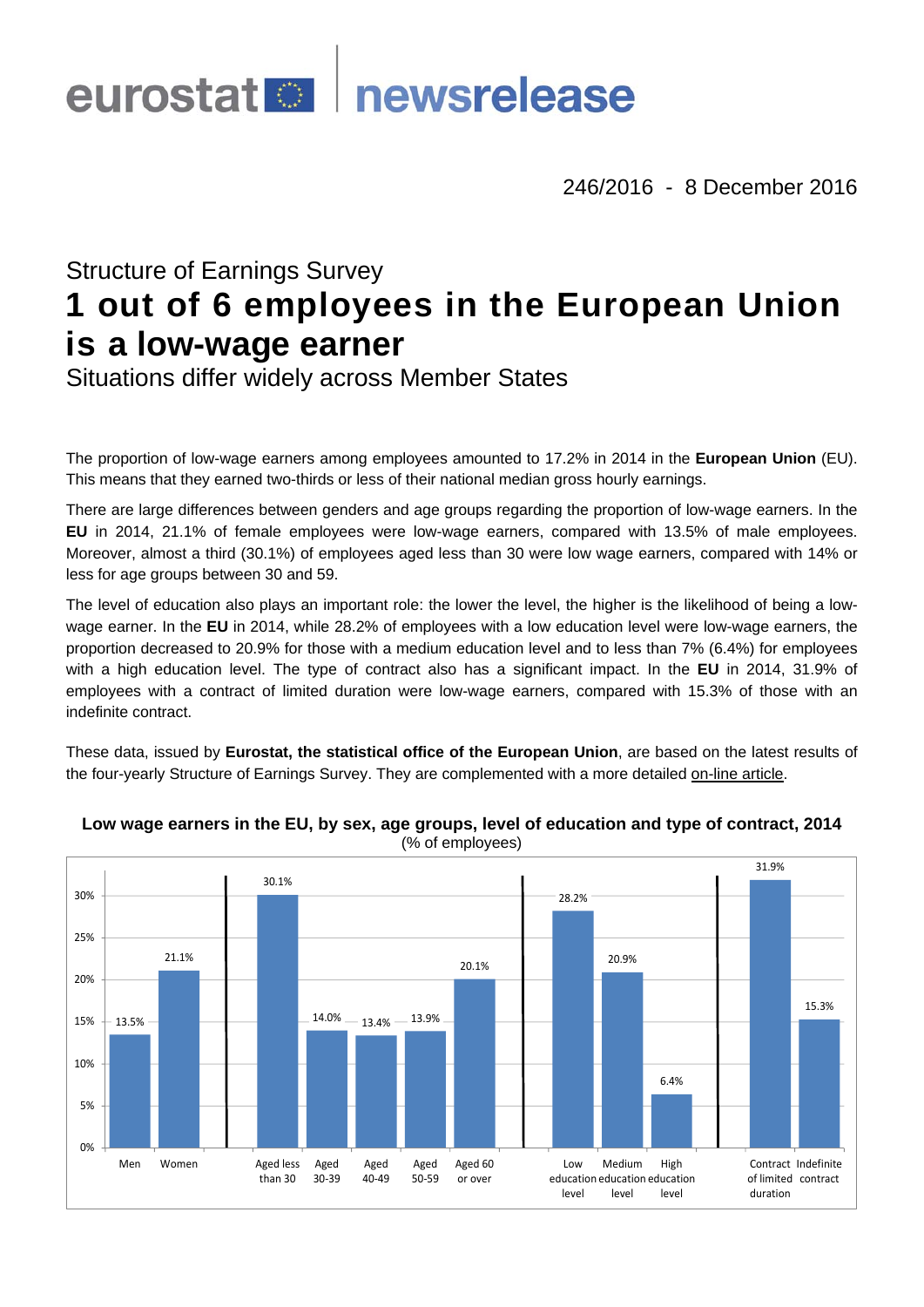# **Highest share of low-wage earners in Latvia, lowest in Sweden**

The proportion of low wage earners continued to vary significantly between Member States in 2014. The highest percentages were observed in **Latvia** (25.5%), **Romania** (24.4%), **Lithuania** (24.0%) and **Poland** (23.6%), followed by **Estonia** (22.8%), **Germany** (22.5%), **Ireland** (21.6%) and the **United Kingdom** (21.3%). In contrast, less than 10% of employees were low wage earners in **Sweden** (2.6%), **Belgium** (3.8%), **Finland** (5.3%), **Denmark** (8.6%), **France** (8.8%) and **Italy** (9.4%).



**Low wage earners in the EU Member States, 2014**  (% of employees)

Greece and Croatia: data not available

# **Median gross hourly earnings vary by 1 to 5 between Member States when expressed in PPS…**

Across Member States, the highest national median gross hourly earning was 5 times higher than the lowest when expressed in Purchasing Power Standards (PPS), which eliminates price level differences between countries. As measured in October 2014, the highest median gross hourly earnings in PPS were recorded in **Denmark** (18.5 PPS) and **Ireland** (18.4 PPS), ahead of **Belgium** (15.4 PPS), **Germany** and **Luxembourg** (both 15.0 PPS), the **Netherlands** and **Sweden** (both 14.5 PPS). At the opposite end of the scale, the lowest median gross hourly earnings in PPS were registered in **Bulgaria** (3.6 PPS) and **Romania** (4.0 PPS), followed by **Latvia** (5.0 PPS) and **Lithuania** (5.1 PPS).

#### **… and by 1 to 15 when expressed in euros**

Differences between Member States are even more pronounced when median gross hourly earnings are expressed in euros. The highest median gross hourly earning in euro was recorded in **Denmark** (€25.5), ahead of **Ireland** (€20.2), **Sweden** (€18.5), **Luxembourg** (€18.4), **Belgium** (€17.3) and **Finland** (€17.2). In contrast, the lowest median gross hourly earnings in euro were registered in **Bulgaria** (€1.7) and **Romania** (€2.0), followed by **Lithuania** (€3.1), **Latvia** (€3.4) and **Hungary** (€3.6). In other words, across Member States, the highest national median gross hourly earning was 15 times higher than the lowest when expressed in euros.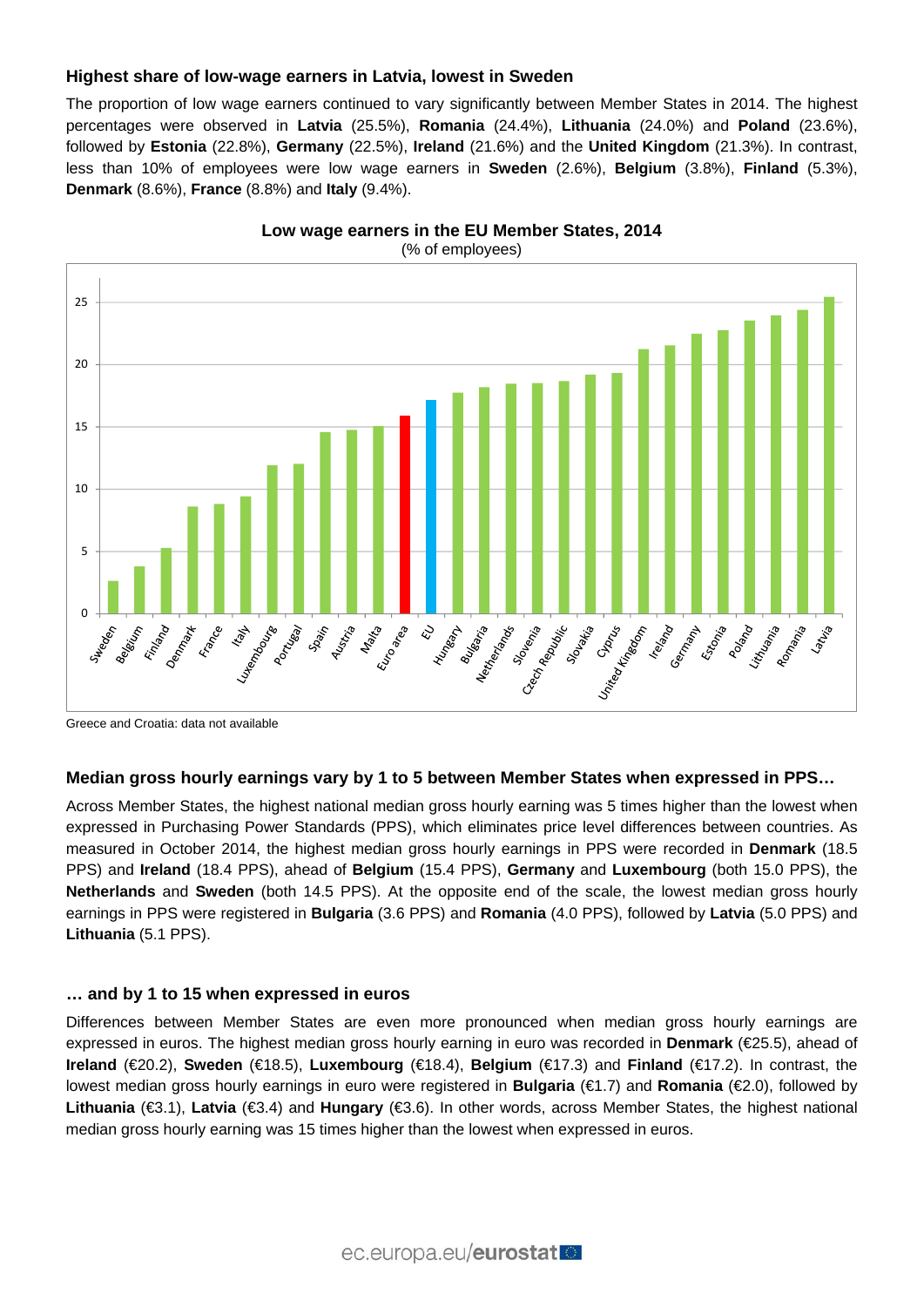**Median earnings and low-wage earners, 2014** 

|                       | <b>Median gross hourly</b><br>earnings (in PPS) | <b>Median gross hourly</b><br>earnings (in euro) | Low-wage threshold<br>(in euro* per hour) | <b>Proportion of low</b><br>wage earners (%) |
|-----------------------|-------------------------------------------------|--------------------------------------------------|-------------------------------------------|----------------------------------------------|
| <b>EU</b>             |                                                 | 13.2                                             |                                           | 17.2                                         |
| Euro area             | $\blacksquare$                                  | 14.1                                             | $\blacksquare$                            | 15.9                                         |
| <b>Belgium</b>        | 15.4                                            | 17.3                                             | 11.6                                      | 3.8                                          |
| <b>Bulgaria</b>       | 3.6                                             | 1.7                                              | 1.1                                       | 18.2                                         |
| <b>Czech Republic</b> | 7.0                                             | 4.6                                              | 3.0                                       | 18.7                                         |
| <b>Denmark</b>        | 18.5                                            | 25.5                                             | 17.0                                      | 8.6                                          |
| Germany               | 15.0                                            | 15.7                                             | 10.5                                      | 22.5                                         |
| <b>Estonia</b>        | 6.6                                             | 4.9                                              | 3.3                                       | 22.8                                         |
| Ireland               | 18.4                                            | 20.2                                             | 13.4                                      | 21.6                                         |
| Greece                | $\ddot{\phantom{a}}$                            | $\ddot{\phantom{a}}$                             | ÷                                         | ÷                                            |
| Spain                 | 10.8                                            | 9.8                                              | 6.6                                       | 14.6                                         |
| <b>France</b>         | 13.3                                            | 14.9                                             | 10.0                                      | 8.8                                          |
| Croatia               | ÷                                               | $\ddot{\phantom{a}}$                             | $\ddot{\phantom{a}}$                      | $\ddot{\phantom{a}}$                         |
| Italy                 | 12.3                                            | 12.5                                             | 8.3                                       | 9.4                                          |
| <b>Cyprus</b>         | 9.7                                             | 8.4                                              | 5.6                                       | 19.3                                         |
| Latvia                | 5.0                                             | 3.4                                              | 2.2                                       | 25.5                                         |
| Lithuania             | 5.1                                             | 3.1                                              | 2.1                                       | 24.0                                         |
| Luxembourg            | 15.0                                            | 18.4                                             | 12.3                                      | 11.9                                         |
| Hungary               | 6.5                                             | 3.6                                              | 2.4                                       | 17.8                                         |
| <b>Malta</b>          | 11.2                                            | 8.5                                              | 5.7                                       | 15.1                                         |
| <b>Netherlands</b>    | 14.5                                            | 16.0                                             | 10.7                                      | 18.5                                         |
| Austria               | 12.6                                            | 14.0                                             | 9.4                                       | 14.8                                         |
| Poland                | 7.4                                             | 4.3                                              | 2.9                                       | 23.6                                         |
| Portugal              | 6.3                                             | 5.1                                              | 3.4                                       | 12.0                                         |
| Romania               | 4.0                                             | 2.0                                              | 1.4                                       | 24.4                                         |
| Slovenia              | 9.1                                             | 7.3                                              | 4.9                                       | 18.5                                         |
| Slovakia              | 6.5                                             | 4.4                                              | 2.9                                       | 19.2                                         |
| <b>Finland</b>        | 13.9                                            | 17.2                                             | 11.5                                      | 5.3                                          |
| Sweden                | 14.5                                            | 18.5                                             | 12.3                                      | 2.6                                          |
| <b>United Kingdom</b> | 12.9                                            | 14.8                                             | 9.9                                       | 21.3                                         |
| Iceland               | 12.0                                            | 14.3                                             | 9.5                                       | 7.5                                          |
| Norway                | 19.4                                            | 28.0                                             | 18.7                                      | 8.3                                          |
| Switzerland           | 19.3                                            | 29.5                                             | 19.6                                      | 9.4                                          |
| Montenegro            | 6.9                                             | 3.4                                              | 2.3                                       | 27.3                                         |
| FYR of Macedonia      | 5.3                                             | 2.2                                              | 1.5                                       | 25.1                                         |
| Serbia                | 5.7                                             | 2.6                                              | 1.8                                       | 22.9                                         |
| <b>Turkey</b>         | 4.8                                             | 2.4                                              | 1.6                                       | 0.5                                          |

\* Expressed in national currency, the low wage thresholds are per hour: Bulgaria: BGN 2.17; Czech Republic: CZK 83.62; Denmark: DKK 126.83; Hungary: HUF 738.96; Poland: PLN 11.97; Romania: RON 6.01; Sweden: SEK 112.00; United Kingdom: GBP 7.96; Iceland: ISK 1473.40; Norway: NOK 155.92; Switzerland: CHF 23.85; FYR of Macedonia: MKD 90.33; Serbia: RSD 206.02; Turkey: TRY 4.67. : Data not available

Not applicable

The source datasets can be found [here](http://appsso.eurostat.ec.europa.eu/nui/show.do?query=BOOKMARK_DS-286393_QID_36498A33_UID_-3F171EB0&layout=CURRENCY,L,X,0;GEO,L,Y,0;SIZECLAS,L,Z,0;SEX,L,Z,1;TIME,C,Z,2;INDICATORS,C,Z,3;&zSelection=DS-286393SEX,T;DS-286393INDICATORS,OBS_FLAG;DS-286393TIME,2014;DS-286393SIZECLAS,GE10;&rankName1=INDICATORS_1_2_-1_2&rankName2=SEX_1_2_-1_2&rankName3=SIZECLAS_1_2_-1_2&rankName4=TIME_1_0_0_0&rankName5=CURRENCY_1_2_0_0&rankName6=GEO_1_2_0_1&rStp=&cStp=&rDCh=&cDCh=&rDM=true&cDM=true&footnes=false&empty=false&wai=false&time_mode=ROLLING&time_most_recent=true&lang=EN&cfo=%23%23%23%2C%23%23%23.%23%23%23) for median hourly earnings and [here](http://appsso.eurostat.ec.europa.eu/nui/show.do?query=BOOKMARK_DS-286381_QID_-67DEFB5_UID_-3F171EB0&layout=TIME,C,X,0;GEO,L,Y,0;UNIT,L,Z,0;SEX,L,Z,1;SIZECLAS,L,Z,2;INDICATORS,C,Z,3;&zSelection=DS-286381SIZECLAS,GE10;DS-286381INDICATORS,OBS_FLAG;DS-286381SEX,T;DS-286381UNIT,PC;&rankName1=UNIT_1_2_-1_2&rankName2=INDICATORS_1_2_-1_2&rankName3=SEX_1_2_-1_2&rankName4=SIZECLAS_1_2_-1_2&rankName5=TIME_1_0_0_0&rankName6=GEO_1_2_0_1&sortC=ASC_-1_FIRST&rStp=&cStp=&rDCh=&cDCh=&rDM=true&cDM=true&footnes=false&empty=false&wai=false&time_mode=ROLLING&time_most_recent=true&lang=EN&cfo=%23%23%23%2C%23%23%23.%23%23%23) for proportions of low-wage earners.